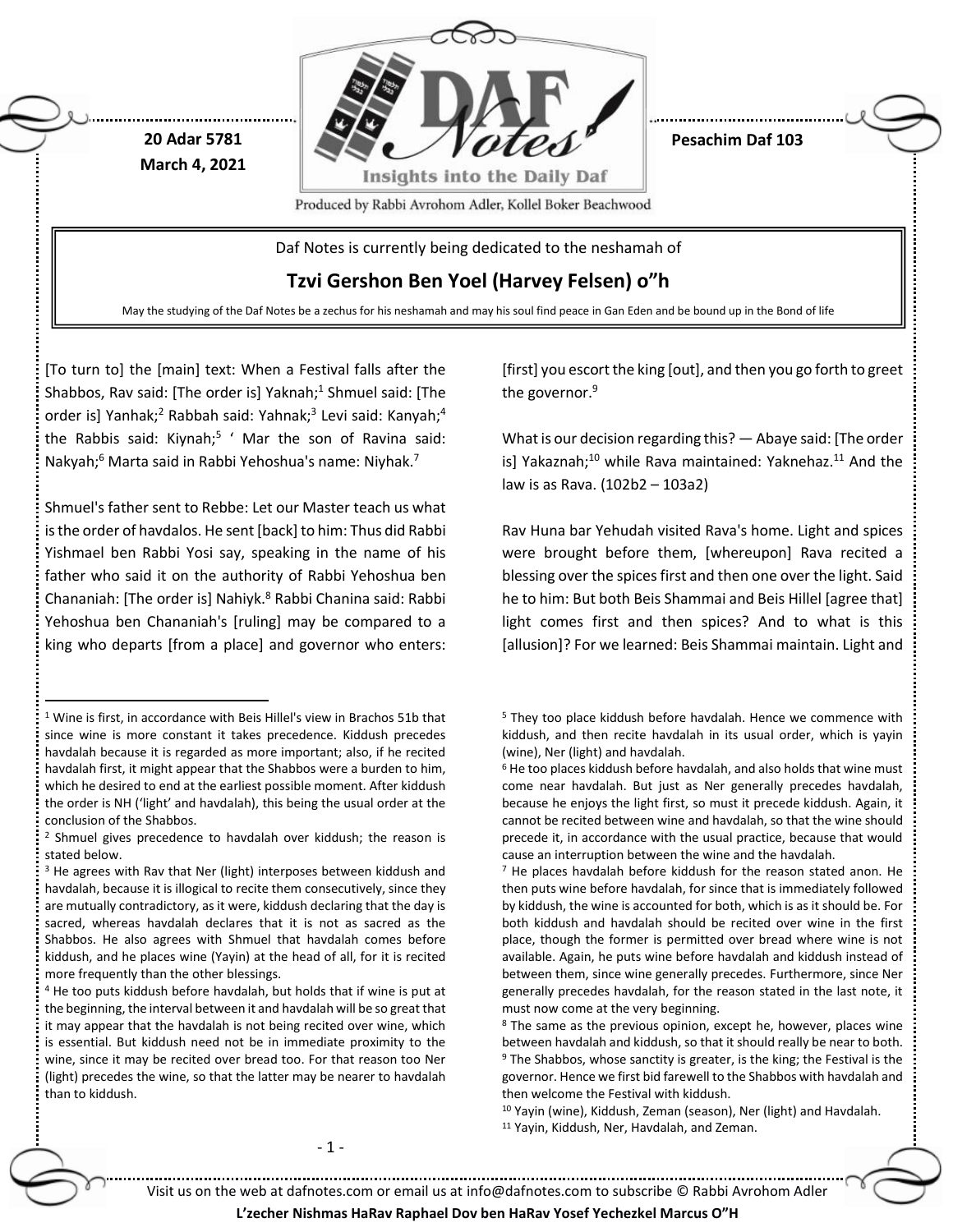

Bircas Hamazon, <sup>12</sup> spices and havdalah; <sup>13</sup> while Beis Hillel rule: Light and spices, Bircas Hamazon and havdalah! Rava responded after him and said: These are the words of Rabbi Meir; but Rabbi Yehudah said: Beis Shammai and Beis Hillel did not differ about Bircas Hamazon, [agreeing] that it comes at the beginning and about havdalah, that it comes at the end. About what do they differ? About light and spices. Beis Shammai maintain: Light [first] and then spices; while Beis Hillel rule: Spices [first] and then light; and Rabbi Yochanan said: The people act in accordance with Beis Hillel as interpreted by Rabbi Yehudah. (103a2)

Rav Yaakov bar Abba visited Rava's home. He saw him recite the blessings 'Who creates the fruit of the vine' [Borei peri hagafen] over the first cup, and then he recited a blessing over the cup of Bircas Hamazon<sup>14</sup> and drank it. Said he to him: 'Why do you need all this? Surely, sir, you have [already] recited a blessing for us once?' 'When we were at the Resh Galusa's<sup>15</sup> we did thus,' replied he. 'It is well that we did this at the Resh Galusa's,' said he, 'because there was a doubt whether they would bring us [more wine] or they would not bring us [more].<sup>16</sup> But here, surely the [second] cup stands before us and we have it in mind?' 'I acted in accordance with Rav's disciples ' he replied. For Rav Beruna and Rav Chananel, disciples of Rav, were sitting at a meal, [and] Rav Yeiva Sava waited on them. Said they to him, 'Give us [wine] and we will say Bircas Hamazon.' Subsequently<sup>17</sup> they said, 'Give us [wine] and we will drink.<sup>18</sup> Said he to them, 'Thus did Rav

- <sup>14</sup> He recited Bircas Hamazon over a second cup, and after Bircas Hamazon he recited the blessing for wine over it.  $-$  This is the present practice.
- <sup>15</sup> The Exilarch.

 $\overline{a}$ 

<sup>17</sup> Before reciting Bircas Hamazon.

18 They changed their mind and did not wish to recite Bircas Hamazon yet.

<sup>19</sup> This proves that Bircas Hamazon constitutes an interruption, and so the blessing over the wine must be repeated after Bircas Hamazon; and Rava acted in accordance with this ruling.

<sup>20</sup> I.e., after Bircas Hamazon, as Rava did.

say: Once you have said, "Give us [wine] and we will say Bircas Hamazon, it is forbidden to you to drink. What is the reason? Because you let it pass out of your minds.'<sup>19</sup> (103a2 – 103b1)

Ameimar and Mar Zutra and Rav Ashi were sitting at a meal and Rav Acha the son of Rava waited on them. Ameimar recited a separate blessing for each cup; Mar Zutra recited a blessing over the first cup and over the last cup;<sup>20</sup> [but] Rav Ashi recited a blessing over the first cup and no more. Said Rav Acha bar Rava to them: in accordance with whom are we to act? - Ameimar replied: I made a [fresh] decision [each time].<sup>21</sup> Mar Zutra replied: I acted in accordance with Rav's disciples. But Rav Ashi maintained: The law is not as Rav's disciples for surely when a Festival falls after the Shabbos, Rav ruled: [The order is] Yaknah.<sup>22</sup> But that is not so: there<sup>23</sup> he had detached his mind from drinking;<sup>24</sup> [whereas] here he had not detached his mind from drinking. (103b1)

When he came to perform havdalah,<sup>25</sup> his attendant arose and kindled a torch at a lamp.<sup>26</sup> Said he to him, 'Why take all this trouble? Surely the lamp is standing before us! $27$  'My servant has acted of his own accord,' replied he. 'Had he not heard it thus from you,' he retorted, 'he would not have done it.' Said he to him: 'Do you then not hold: [to employ] a torch for havdalah is the best way of performing the mitzvah?' Then he commenced [havdalah] and recited: 'He who makes a distinction between holy and non-holy, between light and

<sup>12</sup> Grace [after meals].

<sup>&</sup>lt;sup>13</sup> This order is followed at the conclusion of the Shabbos if there is sufficient for one cup only.

<sup>&</sup>lt;sup>16</sup> Hence when we recited a blessing over the first cup we did not think of a second, which therefore constituted a fresh act of drinking, and so the blessing had to be repeated.

 $21$  After each cup I intended drinking, no more. Hence when I did drink another it was a new act of drinking, and so I repeated the blessing each time. Consequently, my action does not involve a general ruling.

<sup>&</sup>lt;sup>22</sup> Thus the blessing for wine is not recited twice, one on account of kiddush and again on account of havdalah. Hence the same applies to two cups in general.

<sup>&</sup>lt;sup>23</sup> Where Rav ruled that once they had declared their intention of saying Bircas Hamazon they might not drink again without blessing.

<sup>&</sup>lt;sup>24</sup> His decision to say Bircas Hamazon proved that.

<sup>&</sup>lt;sup>25</sup> This is a continuation of the passage narrating Rav Yaakov bar Acha's visit to Rava, which had been parenthetically interrupted by the somewhat similar story about Ameimar and his companions. The meal in question took place toward the end of the Shabbos, and at the termination of the Shabbos Rava performed havdalah.

<sup>26</sup> For the blessing over light.

<sup>&</sup>lt;sup>27</sup> Then let the blessing for light be said over the lamp itself.